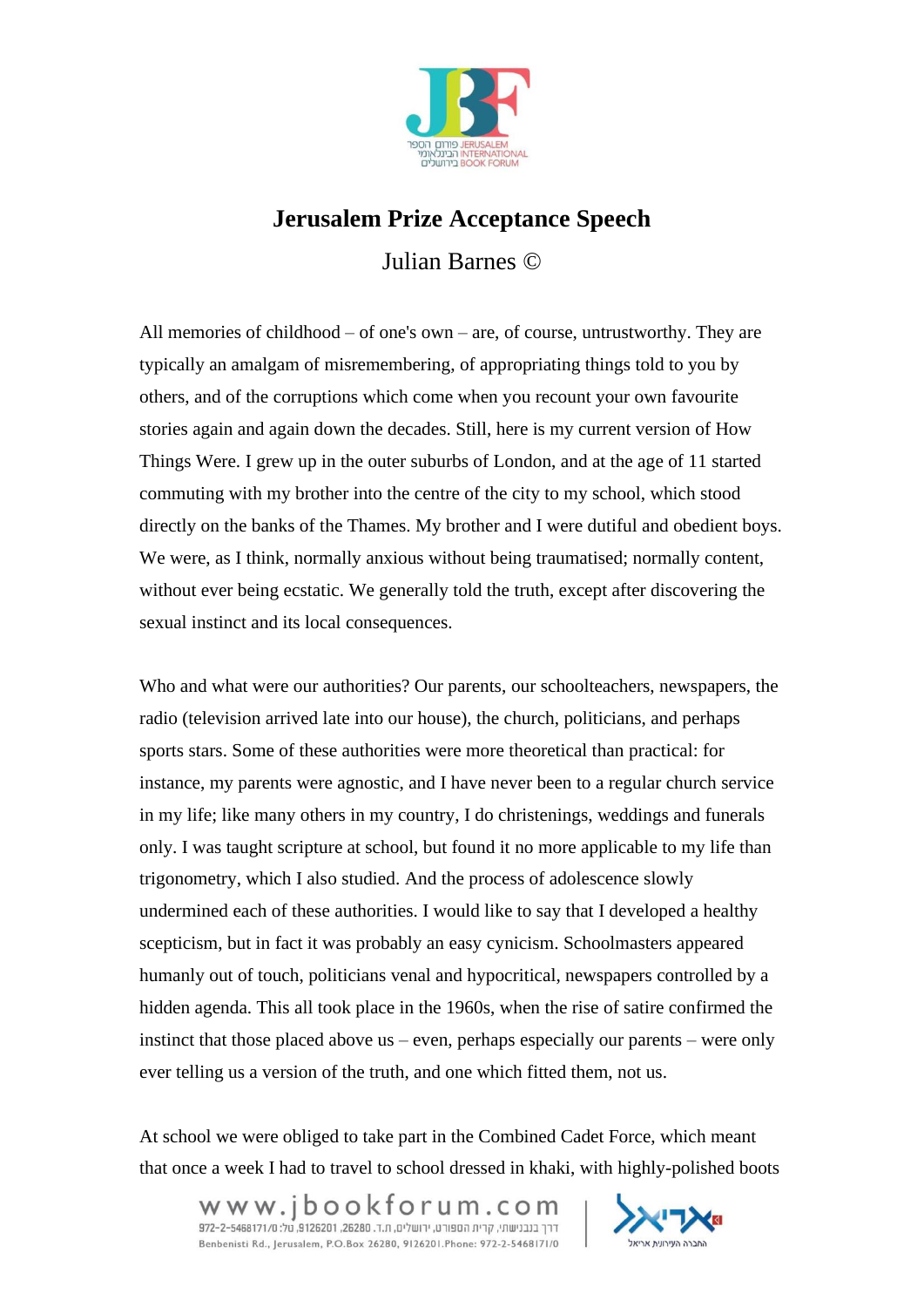

and a neatly aligned beret. I was taught drill, and how to shoot a rifle. Once or twice a year we went on field days, when we marched, and sometimes crawled on hands and knees, through scrubby undergrowth with the purported intention of capturing some small hill supposedly defended by others like us. I was occasionally scared, but more consistently bored. At lunchtime we stopped and ate our sandwiches. And then an event took place which certainly happened in one way or another, but grew over the years into a key piece of self-mythology. My army pack contained not just food but also a copy of the Penguin edition of *Crime and Punishment.* I had already started it, but the circumstances in which I continued reading gave it sharper edge and consequence. I was being told the story of the axe murders of an elderly female pawnbroker and her half-sister by an impoverished and enraged ex-student in 19<sup>th</sup>century St Petersburg. And I began to realize that, compared the the absurdities of playing at soldiers, and the bland comforts of home, Dostoievsky's creation was not just far, far more interesting, but his view of the world was far, far more true.

There had been earlier intimations of this: at eleven I had been given my first Shakespeare play to read – *Julius Caesar –* and despite initial forebodings found that I could understand not just the language and plot but also the human and political realities it described. Of course, not all books worked like this: some provided aversion therapy. I was given Conrad's novella *The Secret Sharer* at far too young an age, and it put me off Conrad for decades. But then reading involves trial and error (or trial and success) whenever we open a book. And that moment in prickly scrubland when I took up *Crime and Punishment* has remained iconic in my reading and writing life - whatever the facts in the case.

And so it has gone on, undiminished, from there. I believe that fiction, more than any other written form, best explains and expands life. Biology, of course, also explains life; so do biography and biochemistry and biophysics and biomechanics and biopsychology. But all the biosciences yield to biofiction. Novels tell us the most truth about life: what it is, how we live it, what it might be for, how we enjoy and value it, how it goes wrong, and how we lose it. Novels speak to and from the mind, the heart, the eye, the genitals, the skin; the conscious and the subconscious. What it is

W W W.j  $b$  O O k f O r u m . C O m Benbenisti Rd., Jerusalem, P.O.Box 26280, 9126201.Phone: 972-2-5468171/0